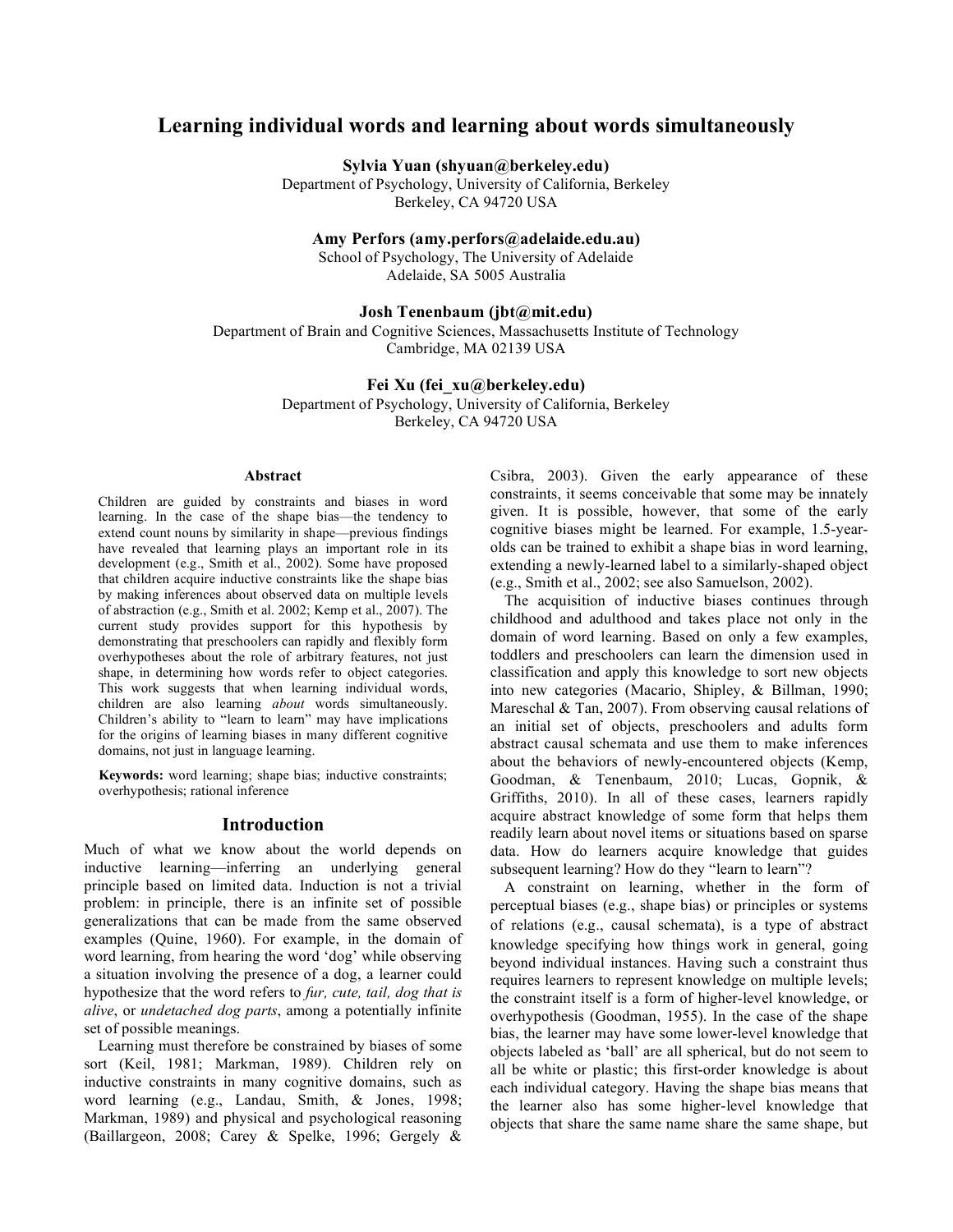not color or material; this second-order knowledge is an overhypothesis about how categories in general are organized. This higher-level knowledge allows learners to be able to readily extend a newly learned count noun to new instances.

Several computational models have been proposed to explain how the acquisition of higher-level knowledge can account for the emergence of some inductive constraints such as shape bias. Some models provide a more mechanistic account of learning (e.g., Colunga & Smith, 2005), while others focus on the computational principles underlying the acquisition of multi-level knowledge (e.g., Kemp, Perfors, & Tenenbaum, 2007; Perfors & Tenenbaum, 2009).

The primary focus of this paper is to examine what factors influence children's acquisition of higher-order abstractions, and to what extent they are able to use such abstractions to guide subsequent learning. Previous work indicates that toddlers and preschoolers can rapidly achieve higher-order generalizations about object dimensions (e.g., shape) in word extension and in object categorization, based on very little input (e.g., Smith et al. 2002; Macario, et al., 1990). Here, we aim to explore the flexibility and limits of such rapid higher-order learning in children—in particular, whether children are capable of learning higher-level knowledge about arbitrary features. Our goal is to shed light on the kinds of mechanisms children engage in for acquiring higher-level abstractions and the experimental paradigm we develop may be helpful in the future to discriminate among different models of higher-level learning.

This study explores whether children's rapid acquisition of overhypotheses requires the target feature to be already salient (like shape or color). If inductive constraints such as the shape bias emerge as a general mechanism of acquiring higher-level knowledge, then we would expect children to be able to form higher-level abstractions over dimensions that are not shape. That is, given appropriate statistical regularities in the input, children should be able to acquire overhypotheses over dimensions that are less salient than shape and perhaps even arbitrary dimensions they have never been exposed to. Recent findings suggest that adults can do so, forming overhypotheses rapidly over arbitrary dimensions in learning artificial object categories (Perfors & Tenenbaum, 2009). It is unclear whether children can do so quickly with arbitrary and completely novel features.

To test this, we asked two questions. First, can children form higher-level generalizations about the relevance of arbitrary dimensions in a word-extension task? Second, can they do so rapidly, on the basis of small amounts of data – as quickly as they form first-order generalizations? The task was modeled after a similar task with adults (Perfors and Tenenbaum, 2009). Children were shown categories of animals with novel labels for each category, where the animals were organized according to symbols on some body parts. Afterwards, they were asked to extend a trained name (first-order generalization) and a novel name (second-order generalization).

A secondary goal of the current study is to examine the kinds of input that affect children's ability to form higherlevel generalizations in word learning. While Smith et al. (2002) provided evidence that toddlers can achieve higherlevel generalizations about the role of shape in word-toobject mapping, it is unclear what aspects of the input most influenced this. Did the rapid higher-order learning occur because shape was such a highly coherent feature in the object categories children were exposed to? In the real world, there is certainly noise in the input—e.g., chairs are not always shaped in the same way. As a result, we would expect children to be able to achieve higher-level abstractions when the relevant feature is not 100% coherent. Can they indeed do this? We are also interested in exploring how category structure—in terms of the number of categories and the number of total items—might influence higher-level learning. We addressed these questions in this study by varying children's input in terms of feature coherence and category structure.

# **Method**

## **Participants**

Sixty 4- to 6-year-olds (Mean 58.5 months; range 48.3-79.8; 37 boys, 23 girls), all native speakers of English, participated. Twelve additional children were eliminated due to refusal to participate (2), inattentiveness (3), or side bias (7, see Procedure below). Families were recruited from the Berkeley area and surrounding communities.

## **Materials**

The stimulus materials consisted of images of artificially constructed animal categories, presented on a computer laptop. Within each trial, all instances of the animals in the training and test phases were of the same overall geometric shape (see Figure 1). For each instance of animal, each of four particular body parts (e.g., hump, tail, front leg, and hind leg) contained a different symbol. Two of these body parts each contained a symbol that was shared among animals of the same training category (e.g., 'δ' on the hump and '∇' on the hind leg, in the trial displayed in Figure 1); these were the *relevant* features for categorization. The other two body parts (e.g., tail and front leg) each contained a symbol that varied among animals of the same training category; they were the *irrelevant* features.

The animals from different trials (see Design below) differed considerably in their appearances in terms of color scheme and morphology. Moreover, the relative locations of the relevant and irrelevant features also varied across trials. For example, in a different trial, the animals were gray and looked bear-like standing upright, with the front left paw and right ear as the relevant features, and the tummy and the right hind paw as the irrelevant features. This was done to increase stimulus diversity and thus to minimize perseveration by children across trials. A different set of novel names was used to label the training categories of animals in each trial.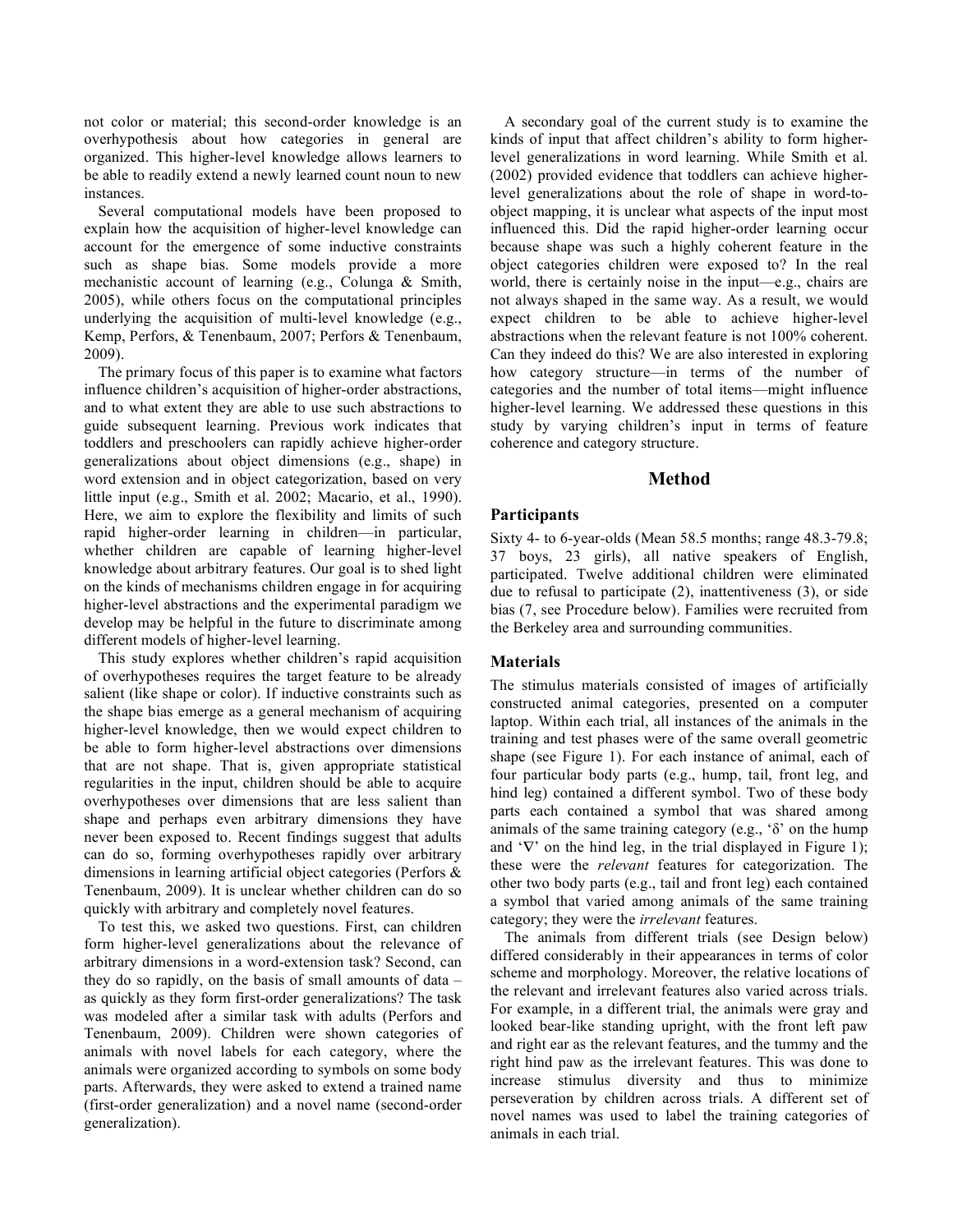# **Design**

All children received 2 orientation trials and 6 critical trials.





Figure 1: Example stimuli for a critical trial

**Trial structure** Each critical trial consisted of 3 phases: training, the first-order generalization test, and the secondorder generalization test. In the training phase, children were shown a number of categories of animals and told their names (Figure 1a). After the training phase, each child was tested on first-order and second-order generalization questions. In the first-order generalization test, children were shown an animal instance they had already seen in the training phase (familiar-target), and were asked which of two other novel animal instances was of the same name (Figure 1b). One choice item shared the same marks on the relevant features (relevant match), and the other choice item shared the same marks on the irrelevant features (irrelevant match). The second-order generalization test was structured similarly, except that the target was a novel animal instance, with feature values children had not seen before (noveltarget; Figure 1c). Half of the children received the firstorder generalization test before the second-order generalization test for all trials, whereas the other half received the tests in the reverse order.

**Trial type** The trials varied in the coherence of category features (75% or 100%) and in category structure (16-4, 16- 2, and 8-2). In the 100%-coherence trials, all animals of each training category shared the same feature value on each of the relevant features; in the 75%-coherence trials, only three quarters of the animals did. The 3 types of categorystructure trials varied in the number of training total items in training and the number of training categories: the 16-4 trials presented 16 total items in 4 categories; the 16-2 trials with 16 total items in 2 categories; the 8-2 trials with 8 total items in 2 categories. Each child received a total of 6 critical trials, from crossing category features (2) and category structure (3). Figure 1 provides an example of a 100% coherence and 16-2-category-structure trial.

### **Procedure**

The children were told that they would be playing a sticker game involving the computer. Each child was seated in front of a laptop computer, with the experimenter sitting next to the child and using a mouse to advance the slides on the computer. The experimenter explained to the child that the child would see some animals that had marks on their body parts, be told what the different animals were called, be asked to point to some animal every once in a while, and receive a sticker each time they responded.

The experiment then proceeded with 2 orientation trials and 6 critical trials. The orientation trials were designed to familiarize the children with the task. They were similar to the critical trials in structure, consisting of a training phase and a single test.

In the training phase of the first orientation trial, the child saw 2 novel categories of animals, on separate slides. The animals looked identical, except that animals of the first category had the symbol '#' on their tummy while animals of the second category had the symbol ' $\omega$ ' on their tummy. While each category of animals was displayed, children were told a novel name for the animals (e.g., "Look! These are *tomints*") and then saw red circles appear around the marks ("And they have a mark right there"). Each category of animals was accompanied by a different novel name (*tomints*, *lampiles*).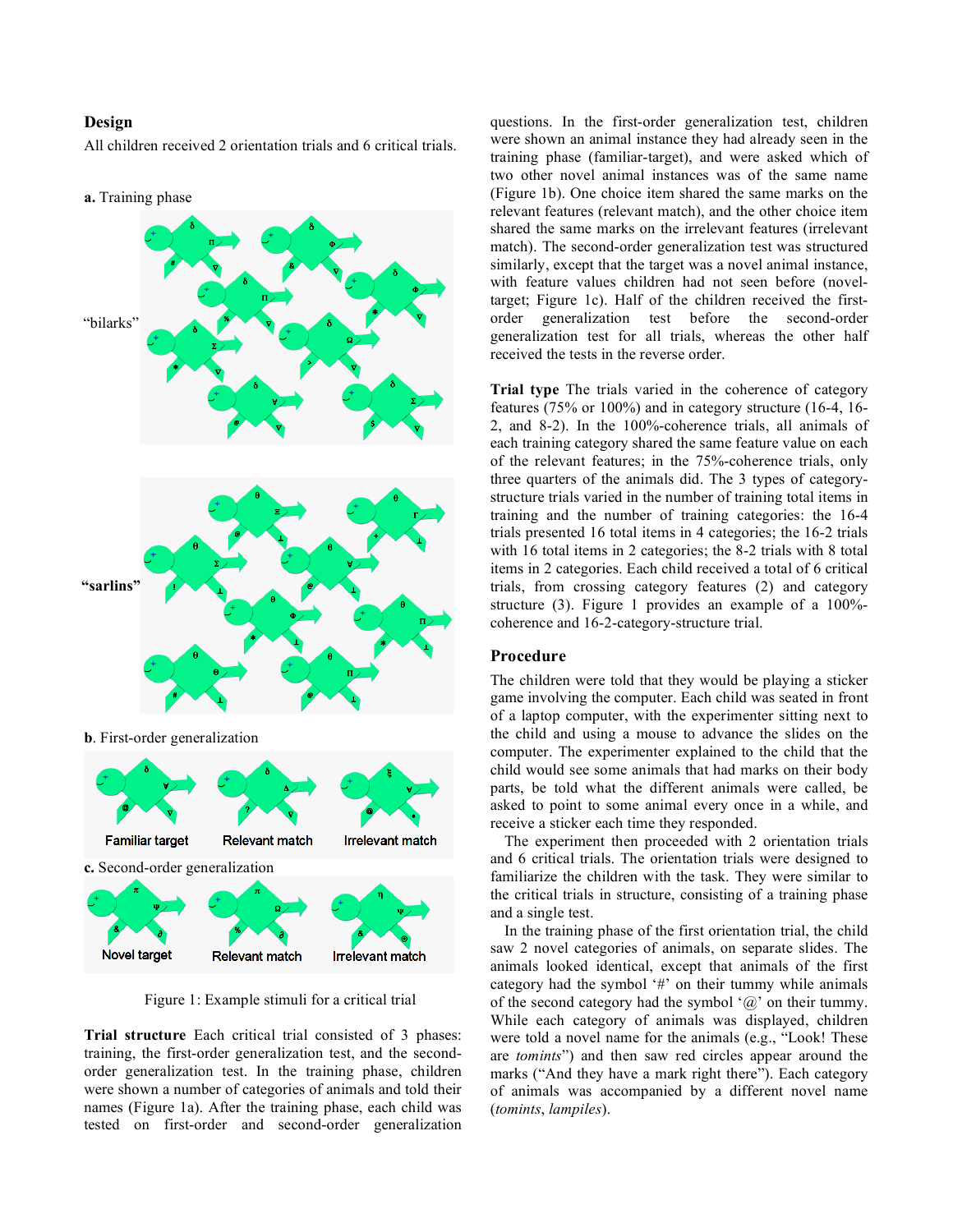In the test of the first orientation trial, the child saw shrunk images of the training categories of animals on the top of a slide and were reminded of what they were (e.g., "So, we have the tomints and the lampiles"). The child then was presented with the target item in test—one example animal of the first category—accompanied by its name ("Remember this one? This is a tomint"). Next, the child saw two animals side by side, one identical to the target (match) and one identical to the target but without the mark on the tummy (mismatch). The child was asked to choose one that had the same name as the target animal (e.g., "Can you point to another tomint?"). The child was given positive feedback for her correct choice and received a sticker. In the rare case that a child chose the mismatch in an orientation trial, the experimenter would repeat the trial until the child correctly chose the match. The second orientation trial proceeded in the same manner, but with a different set of animals, different marks on a different body part, and different novel names.

Each of the critical trials proceeded in the same manner as with orientation trials, except that each critical trial included two tests (first- and second-order generalization), and that children received positive feedback regardless of which choice item they chose on tests. In the first-order generalization test, children saw the familiar-target and were reminded of its name (e.g., "Remember this one? This is a bilark"), then were asked to choose between the relevant match and the irrelevant match as another instance of the same category ("Can you point to another bilark?"). In the second-order generalization test, the children were introduced to the new target paired with a new novel name (e.g., "Look at this new one. This is a morple"), then were asked to choose between the relevant match and irrelevant match as another example of the same name ("Can you point to another morple?").

The 6 critical trials were presented in pseudo-randomized order, with no more than 2 trials of the same coherence level in a row. Across the trials, children were presented with a total of 12 generalization tests. The side of the relevant match was never the same for more than 3 times in a row. Children who pointed to the same side 11 or more times out of the 12 tests were eliminated as exhibiting side bias.

### **Coding**

The percent generalization was calculated as the number of times the child chose a relevant match out of the total times the child chose either a relevant or an irrelevant match.

Preliminary analyses of overall percent generalization revealed no effects of sex, age group (younger versus older half), or whether children received the first-order or secondorder generalization first. The data were therefore collapsed across sex, age group, and test order.

### **Results**

As predicted, children's first-order and second-order generalization did not differ significantly  $(t(59) < 1)$ . In the first-order generalization tests, children generalized the trained name to new instances by the relevant features 63% of the time  $(SD = 19)$ , reliably different from chance (chance = .5;  $t(59) = 5.34$ ,  $p < .001$ ). Similarly, in the second-order generalization tests, children generalized the novel name to new instances by the relevant features 61% of the time  $(SD = 18)$ , also reliably different from chance  $(t(59) = 4.90, p < .001)$ . Thus, children were able to generalize a new novel name to new instances as soon as they were able to generalize a trained name.



**a.** Generalization according category coherence

![](_page_3_Figure_11.jpeg)

Figure 2: Children's generalization performance by coherence (2a) and category structure (2b). Error bars represent standard errors. Generalization was above chance (50%), but did not differ significantly by coherence, category structure, or level (first vs second-order).

Children's generalization did not appear to differ with coherence level or with category structure. A 2 (coherence: 75%, 100%) by 2 (order-of-generalization: first-order, second-order) repeated-measures ANOVA revealed no effects of coherence, order of generalization, or interaction of the two factors  $(F<sub>s</sub> < 1.03)$ . Similarly, a 3 (category structure: 16-4, 16-2, 8-2) by 2 (order-of-generalization: first-order, second-order) repeated-measures ANOVA revealed no effects of category structure, order of generalization, or interaction of the two  $(F<sub>s</sub> < 1)$ . As Figure 2 indicates, children performed reliably above chance on first-order and second-order generalization tests for both 75%- and 100%-coherence trials (Figure 2a; *t*'s > 2.37, *p*'s

**b.** Generalization according to category structure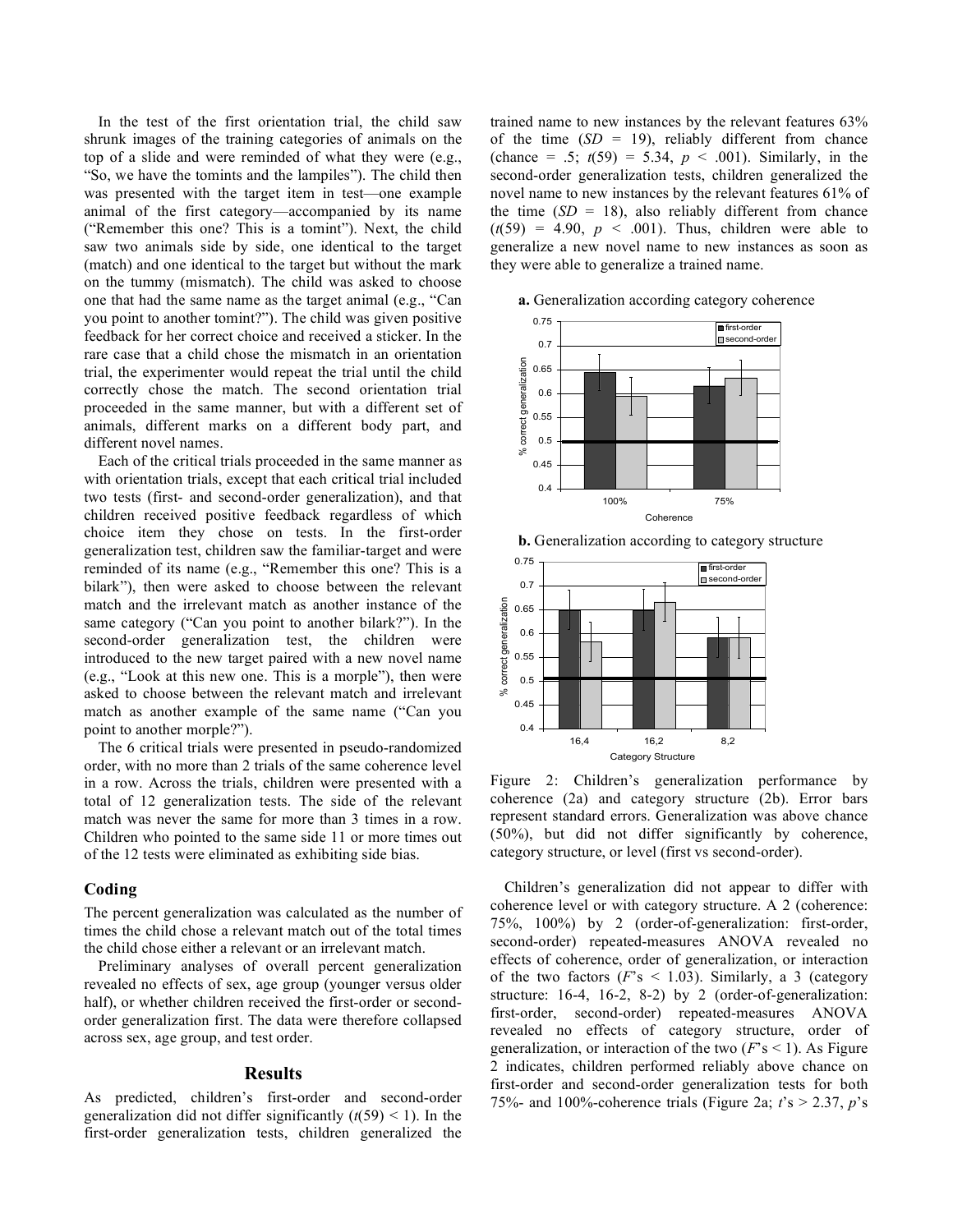< .03), and for all three category-structure trials (Figure 2b;  $t$ 's > 2.00,  $p$ 's < .05).<sup>1</sup>

### **Discussion**

These findings show that 4- to 6-year-olds were able to rapidly acquire an overhypothesis about the role of arbitrary features (not just shape) governing how words are used to refer to object categories. With as few as two categories and eight items in the training input, children in word-extension tests were able to make abstract (second-order) generalization as soon as they were able to make first-order generalizations. That is, in a matter of one to two minutes of experience with a small set of novel object categories and novel names, children could quickly learn an abstract commonality across the categories and the names, and immediately apply this abstract knowledge to guide subsequent learning. Moreover, they could do so even when there was noise in the input in terms of how coherently the training categories were organized by the relevant feature.

Although this study was somewhat limited in its power due to the fact that our children were presented with relatively few trials each, our results do suggest that children can flexibly and rapidly acquire overhypotheses. These findings imply that as children learn individual words, they are simultaneously learning abstract knowledge about words in general as well.

Yet how is such higher-order knowledge acquired? There are different proposals with regards to overhypothesis learning. In what is known as the Attentional Learning Account, Colunga and Smith (2005) have proposed that children acquire the shape bias by detecting regularities in the input. In particular, children first detect associations among solid objects, count noun syntax, and objects categories organized by shape. These associations form the basis for learning about the relations between specific words and specific categories (first-order knowledge), and are eventually followed by the emergence of abstract knowledge about relations between words and categories in the abstract (second-order knowledge).

Recently, others have proposed that overhypotheses can be learned via a rational inferential mechanism, as captured by a hierarchical Bayesian model (Kemp et al., 2007; Perfors, Tenenbaum, Griffiths, & Xu, in press; Xu, Dewar, & Perfors, 2009). The idea is that as a learner receives data, she makes inferences and updates hypotheses on multiple levels of abstraction *simultaneously*. For example, given each additional example of a ball labeled as 'ball,' the learner may, at the first-order level, value more the hypothesis that objects named 'ball' are round and value less the hypothesis that they are white. At the same time, each instance of a 'ball' also contributes to inferences on the second-order level, allowing the learner to give increasing weight to the hypothesis that objects given the same name share the same shape, and less weight to the hypothesis that objects of the same name share the same color.

These two proposals — the Attentional Learning Account and the Rational Hierarchical-inferential Approach — are similar in some respects. First, both proposals consider the role of statistical regularities in the input in shaping the kind of bias that emerges; the shape bias emerges not because it is a privileged perceptual dimension in the first place, but because of the correlations between shape-based categories and word usage. Second, both proposals construe the acquisition of bias as children arriving at some higher-order abstraction. The proposals differ with respect to the kinds of mechanisms and principles that allow the learner to make the leap from statistical regularities in the input to higherorder knowledge. While the Attentional Learning Account focuses on bottom-up associative processes, the Rational Hierarchical-inferential Approach focuses on the principles of multi-level inferences and evaluation of hypotheses. Given that each instance of data contributes to both lower and higher-order knowledge, the Rational Hierarchical-Inferential approach thus predicts that the learner can rapidly arrive at second-order knowledge as soon as (or even before) they obtain first-order knowledge (Kemp et al., 2007), without first needing to learn about many instances and categories on the lower level.

Our findings are consistent with the Rational Hierarchical-Inferential approach, which predicts that abstract inductive biases may be acquired quite rapidly, on the basis of relatively sparse data. The simultaneous inference-making on multiple levels allows the learner to quickly acquire abstract knowledge that goes beyond that given input and, importantly, guides subsequent learning. It is theoretically possible that first- and second-order knowledge are not acquired simultaneously, but *are* acquired so rapidly successively (i.e., after only 8 to 16 objects) that they appeared simultaneous in our data. Still, this is unlikely: performance, though better than chance, was not close to ceiling, implying that if learning is not simultaneous, it is only distinguishably different at the very earliest stages.

Aspects of the current results are also consistent with the Attentional Learning Account. While the rapidity of learning and the simultaneous first- and second-order generalizations might be unexpected, the ability to learn an overhypothesis involving arbitrary features, given the statistical regularities in the input, is indeed predicted by the attentional learning approach. One possible way to examine the differences in the learning mechanisms is to examine how learners might be sensitive to not just the input data, but to how the data is generated (e.g., Xu & Tenenbaum, 2007)—one key feature of rational learners.

While the children demonstrated their ability to acquire overhypotheses despite noise in the input (as evident in their performance on the 75%-coherence trials), it was somewhat surprising that they did not perform reliably worse on the

<sup>&</sup>lt;sup>1</sup> When the 7 children with the side bias were included, all analyses gave the same result except for one that was no longer significant (comparing 1st-order generalization on 8-2 trials against chance).